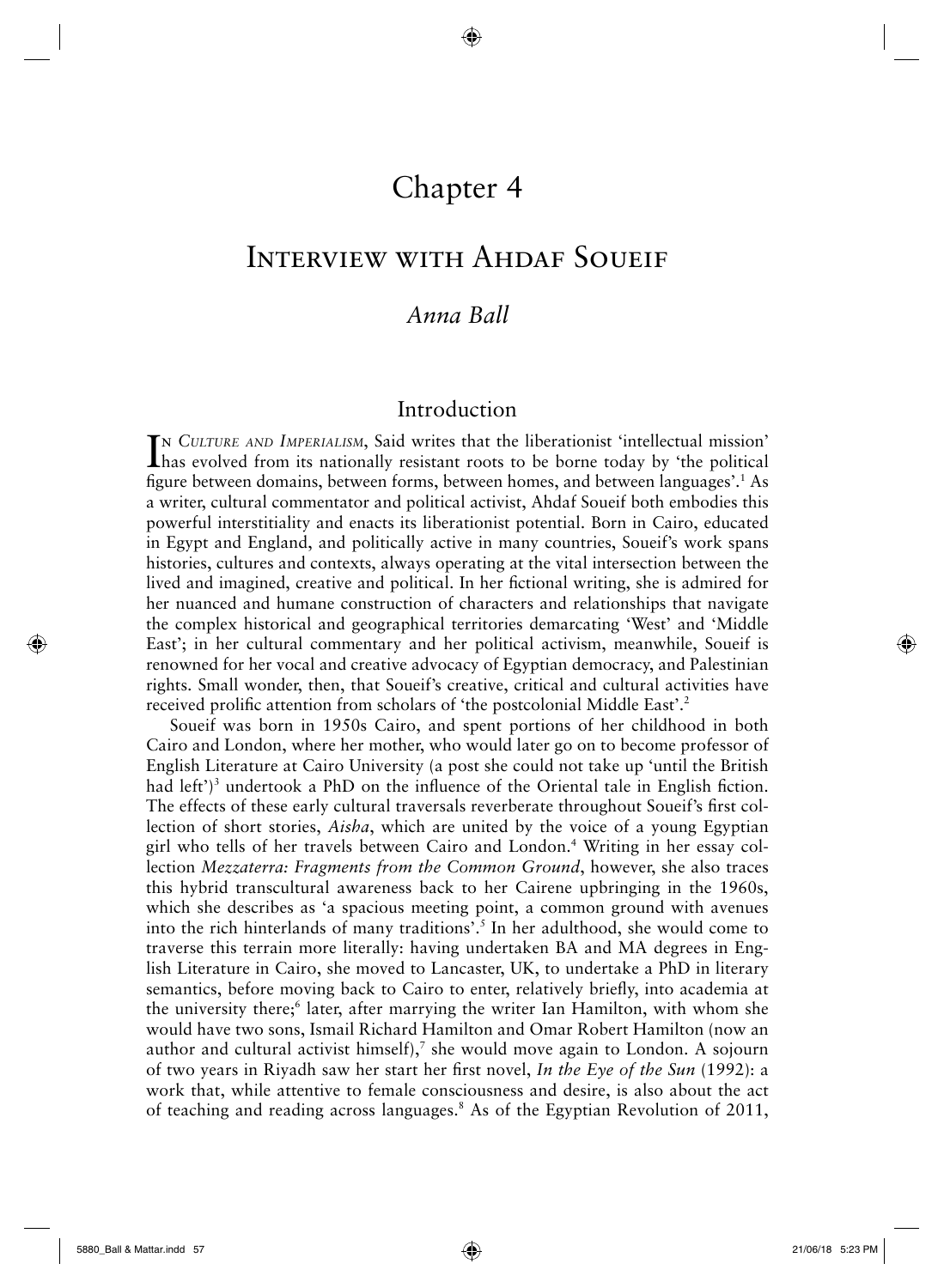◈

however, Soueif has come to assume permanent residence in the city of her birth, and to continue her transcultural activities from this base.

Given the recurring themes within her writing, it is hardly surprising that Soueif's work has drawn the attention of scholars of the 'postcolonial Middle East'. Her fiction has received acclaim for intervening within the territories of Orientalist stereotype, and while attentive to difficult historical detail, her works ultimately locate a redemptive potential in humans' capacity to connect above and beyond cultural dissonance. In her Booker Prize-shortlisted novel *The Map of Love*,<sup>9</sup> for instance, the encounter between the English Lady Anna Winterbourne and Egyptian nationalist Sharif al-Baroudi results in a marriage that radically contests the power imbalances and national affiliations that would seem to divide them. Indeed, echoes of a 'common ground' are to be found not just in their meeting of true minds, but in ludic linguistic references to the connections that can be traced between seemingly disparate words, within and across languages. (It is interesting in light of this to note that *The Map of Love* remains the only one of her novels to have been translated into Arabic – by her mother, Fatma Moussa Mahmoud.) Soueif's literary consciousness is never simply utopian, however. Indeed, in her earlier collection of short stories, *Sandpiper* (a selection of which were later collected together alongside stories from *Aisha* in *I Think of You*), she also demonstrates a keen awareness of the fragility of human and cultural bonds, and of the sometimes devastating pressures exerted by distance and displacement on individuals' lives.<sup>10</sup>

Subtle as her literary treatment of these themes may be, Soueif's career is also defined by a powerfully liberationist impulse. She is a renowned cultural commentator for publications including *The Guardian*, the *London Review of Books*, *Al-Jazeera* and *Al-Ahram Weekly*, among others; much of this work, from 1981 to 2004, is collected together in *Mezzaterra*: a volume that offers insight on topics ranging from the imprisonment of Nawal el-Saadawi to the harassment of British Muslims shortly after 11 September 2001. What unites these diverse interventions, however, is what Soueif has described as a sense of responsibility based on her position as cultural representative and representor of 'the Arab world', to contest the 'fashioning of an image [of Arabs and Islam] that is so at variance with the truth' and that, 'in promoting a picture of the Arab world that is essentially passive, primitive and hopeless . . . validates the politicians' dreams of domination'.11 Soueif's own cultural commentary from this period can therefore perhaps be described as inflected by a postcolonial desire to debunk Orientalist stereotype and to instigate discursive agency. Since 2000, however, it is possible to note a shift towards a more directly articulated activist consciousness. In this year, Soueif was sent for one week to report from Palestine for *The Guardian*. During this visit, she wrote of a 'world turned upside down' and observed, in searing, poignant detail, the keen injustices and tragedies of the Israeli Occupation.<sup>12</sup> Eight years later, Soueif would come to establish 'PalFest', the 'Palestine Festival of Literature', in partnership with her son, Omar Robert Hamilton (as well as the British writers Brigid Keenan and Victoria Brittain), with the aims of 'showcasing and supporting cultural life in Palestine, breaking the cultural siege imposed on Palestinians by the Israeli military occupation, and strengthening cultural links between Palestine and the rest of the world'.<sup>13</sup> Ten years on, the festival has gone from strength to strength, hosting over 200 authors and industry professionals; this year has seen the publication of commentary on the festival by numerous participatory authors, including prominent 'postcolonial' voices such as Chinua Achebe, J. M. Coetzee and Kamila Shamsie in *This Is Not a Border: Reportage and Reflection from the Palestine Festival of Literature*. 14

⊕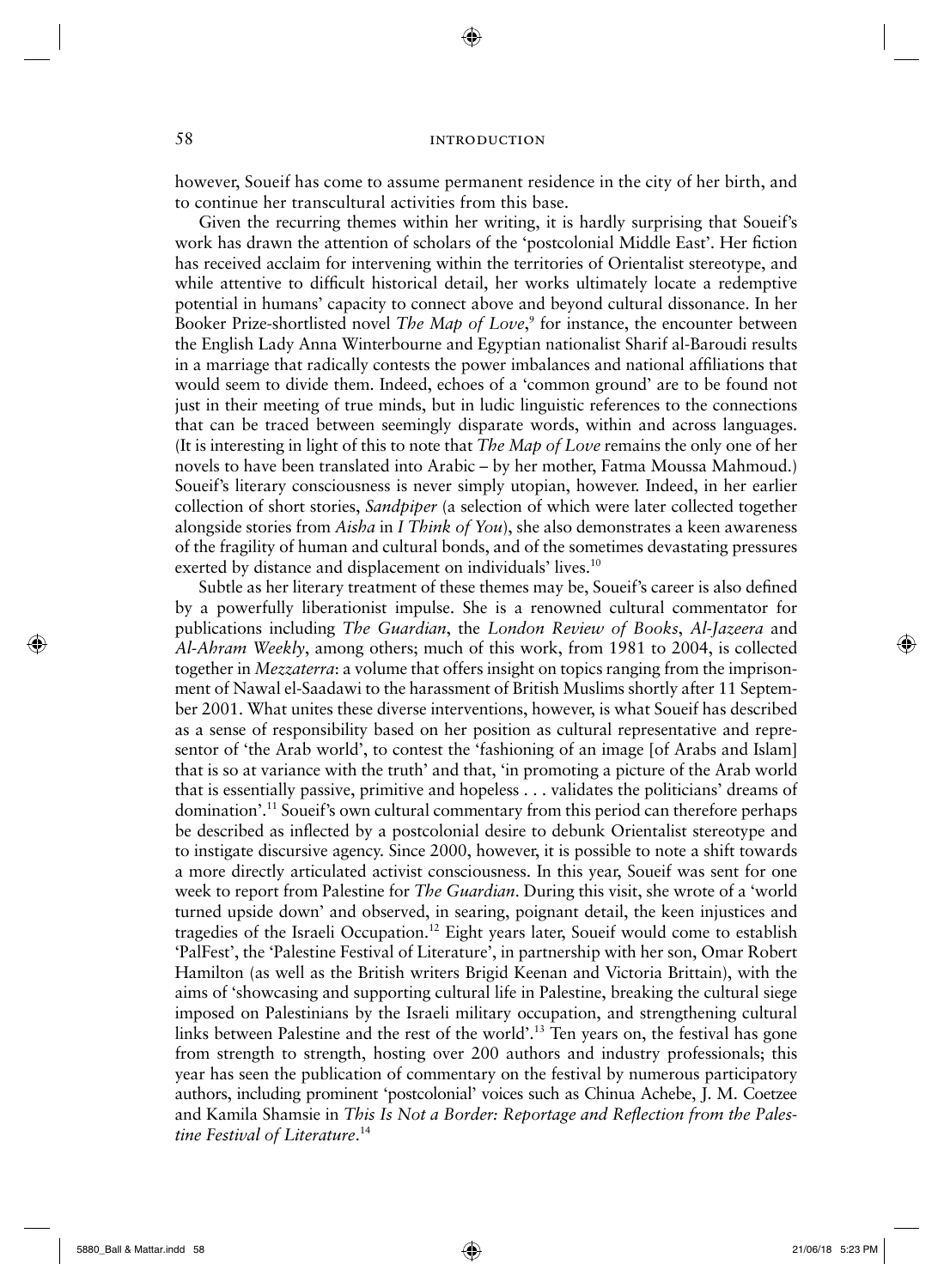#### interview with ahdaf soueif 59

◈

The Egyptian Revolution of 2011 marks the most recent expression of Soueif's cultural activist consciousness. With the first burst of the uprising, Soueif travelled to Egypt in order to join the protests in Tahrir Square. She reported on the protests for *The Guardian* and for the next three years and wrote a weekly column for the Egyptian national daily, *Al-Shorouk*.<sup>15</sup> Her memoir of the revolution, first published as *Cairo*: My *City, Our Revolution* (2012) has just been reprinted with additional material.<sup>16</sup> Despite the setbacks that campaigners for political reform have experienced in Egypt, Soueif remains a vocal advocate of democracy and justice, and, as she reveals in the following interview, continues to employ cultural expression as a mode of activism: she is currently working on a new novel tied to this context, and it will indeed be fascinating to see how she chooses to 'speak truth to power' within this next creative work.

The following interview took place on 5 January 2018, by telephone. Our conversation sought to explore the intersection between the core creative, critical and cultural activist components of Soueif's career that have been so instrumental in connecting lived and written worlds. It also sought to shed light on some of the mental and technical processes that underpin the formation of Soueif's writing – of tremendous interest to literary postcolonialists in particular. What emerges from this conversation – in parallel with Soueif's warm, reflective and generous tone  $-$  is her passionate belief in writing as a mode of resistance, and in the urgency of the cultural task for the deeply challenging times in which we live.

*Anna Ball***:** Ahdaf, location is important within your writing and so I thought we might begin by describing where both of us are sitting as we're speaking to one another. I'm in Nottingham in the UK; I'm sitting at my desk in my study and it's a very dour day outside, with mauve clouds on the horizon and a light drizzle: a typically English January scene, the kind I'm sure you're familiar with.

*Ahdaf Soueif*: I'm in Cairo and I'm in my son's study, in our old family flat in Zamalek; that's the island in the river in central Cairo. It's pleasant – not as sunny as I would like but very good for this time of year. I've got all the windows closed because it's time for Friday prayers and I can hear three sermons being shouted out from three different mosques.

*AB***:** You mentioned you're in Cairo at present. Is that a permanent location for you now? You also mentioned to me you've returned to writing fiction. Are those two connected in any way?

AS: In answer to the second part of your question: no, they're not connected. As you know, I lived from 1984 to 2011 in both London and Cairo but with the larger part of the year in London. I always knew that one day I'd swap that balance and would be more in Cairo. That day came in 2011, with the revolution. So, no, it isn't to do with fiction: it's to do with the revolution, and  $-$  in the end  $-$  Cairo is home.

*AB***:** I wonder whether your decision to move might be understood as a new kind of political commitment in your cultural life, and if this has created a new connection to Cairo as a city for you. I'm also interested in whether your feelings have altered towards it at all since you moved there, or since you published *Cairo: A City Transformed* (2014)*.*

⊕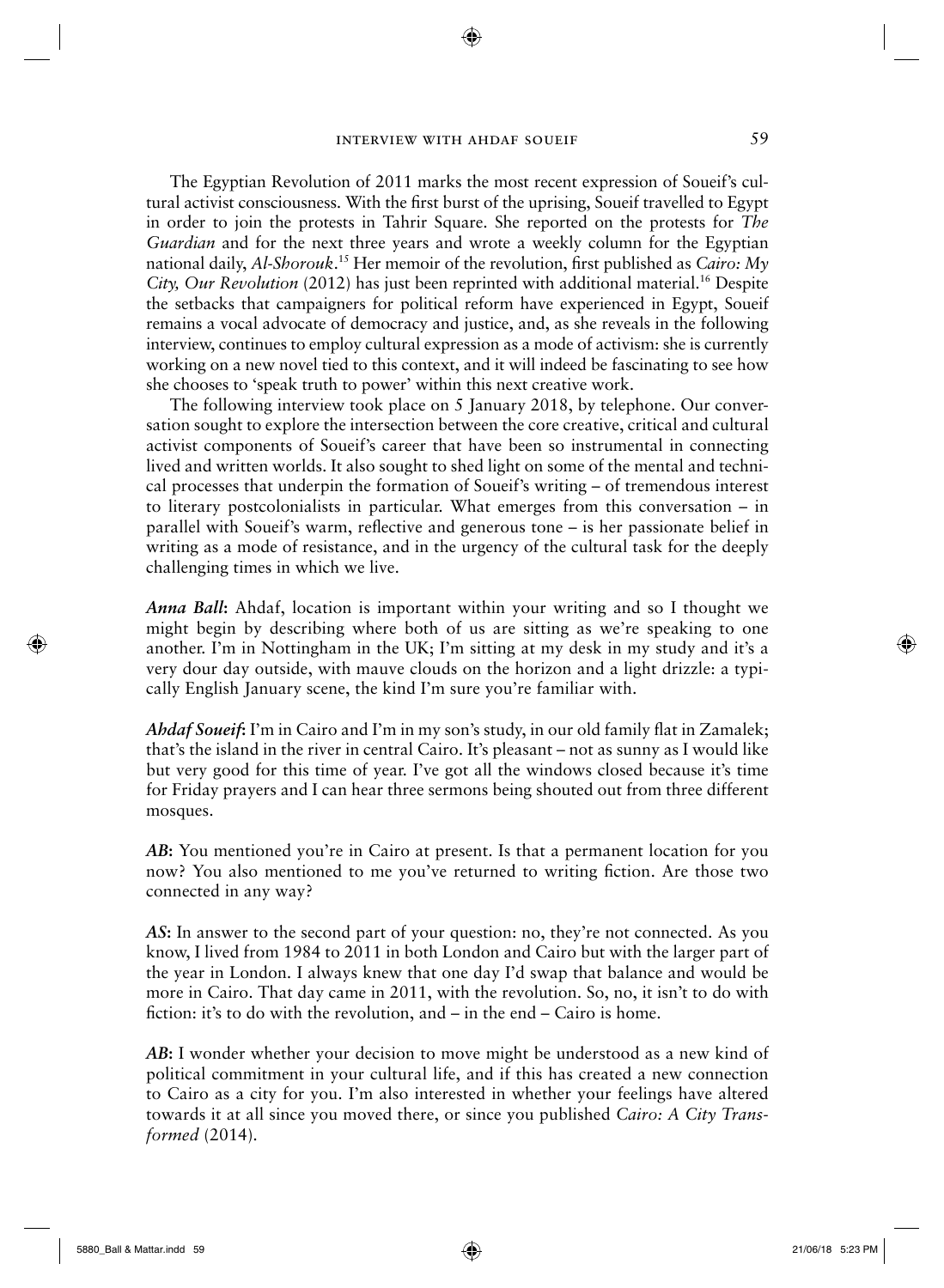◈

*AS***:** I've always been committed to Cairo; I make that statement in my memoir of the revolution [*A City Transformed*]. But perhaps this is a new expression of that commitment. In the years 2011–2012, it felt as though here, in Cairo, we were creating something very big and very important – something that could change the world. Then, in 2013, with the military take-over, the defeat of the revolution and the coming to power of the counter-revolution, leaving would have been like running away. And there is still something happening at the moment. As we learn to live with defeat it's vital to continue to encourage any bit of radical activity that still has the spirit of revolution and looks towards the new. I need to be available for that and part of it.

AB: It's interesting to hear you use the term 'defeat': that seems a very definitive way of characterising what might also be understood as part of an ongoing process of political development. It's interesting to hear, too, that you believe there are aspects of revolutionary activity still taking place. I want to ask you about the role of culture, and of the writer, and also of the 'public intellectual' which to an extent you have come to embody. How do you feel that revolutionary drive is still being enacted within the worlds of culture, thought and creative activity, and what is your role within it?

*AS***:** Living with defeat is something we have to deal with and try to respond to in various ways: by documenting and bearing witness to what is happening, and also, encouraging and being part of continuing efforts to change things, to resist. Of course the arenas that actually have to change are the political and economic. The contribution of people in the cultural sphere is to try to keep ideas and memories alive, and to insist that something different is possible. Nothing needs to be blatant or direct; it just needs to remain outside and in counter-point to the official discourse. An exhibition of paintings, for instance, can be important; new music or performances are important. One of the very important art forms that really flourished and developed in front of our eyes during the revolution was graffiti art. So just recirculating examples of this in order for them to remain in the public memory is important and gets a huge response. Of course, writing matters. But maybe some genres matter more immediately than others? Poetry – particularly in the vernacular – is what most speaks to people and what is most immediately accessible. One of the things I did during the revolutionary period was I started writing in Arabic. Reportage, commentary, polemic: I had a weekly column in a national newspaper. It got a really wide following and as the population of young people in prison grew, my column became important to them. It was very much part of my contribution to what was going on. It was stopped about two years ago so that forum isn't available to me anymore – but that would have been a good thing to carry on doing.

*AB***:** I would also like to know how your location in Egypt might have altered your attitude to the role of the author, and the opportunities available to you in terms of alterations in readership, publication avenues and censorship pressures. Does it feel that your location has changed what it means for you to be, or operate as, an author?

*AS***:** Of course, the difference is writing in Arabic, and writing in a newspaper. While for my English writing I had a Western readership in the West, I also had a big readership among English-reading Arabs. But writing a column rather than a book reaches a different audience. That was important in view of what was happening.

⊕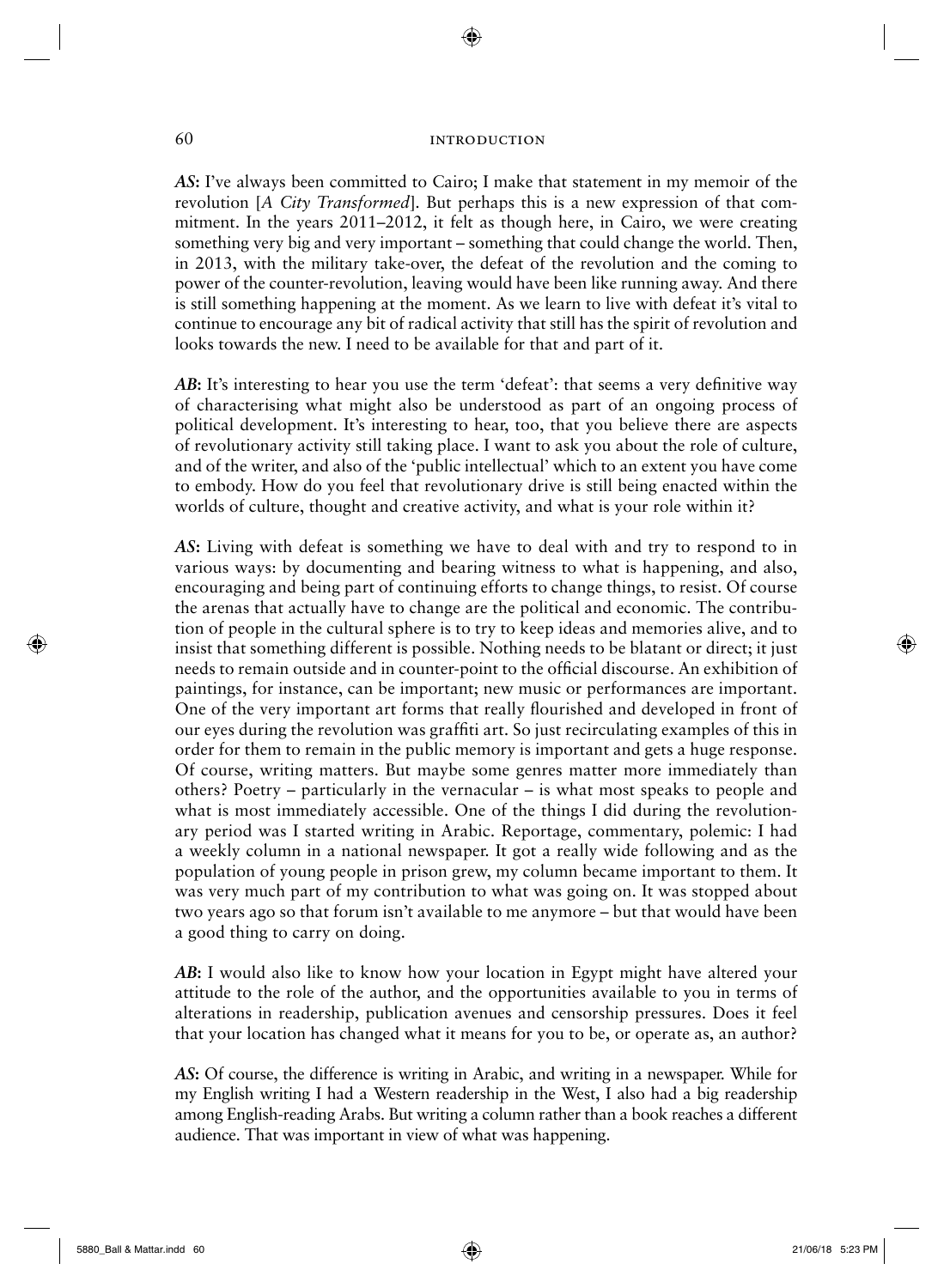#### interview with ahdaf soueif 61

◈

I'd never thought of myself as a journalist. Then in September 2000, *Map of Love*  was shortlisted for the Booker. That gave me a bigger platform than I'd had before, so when the second intifada broke out a couple of months later, *The Guardian* asked me if I would go and write about it, and I did. That week I was in Palestine, and every night writing down what I had seen and heard, I felt that I was putting the skills that I had to an immediate and incontrovertibly good use. Everything was aligned: my ethics, my political position and my skills as a writer. And I guess I kind of hijacked myself into that type of writing – where you use your skills as a novelist in order to communicate something that is actual in the world; to make it felt by the reader. And then in 2005, serious protests started up in Egypt and I started writing about those, also for *The Guardian* and a couple of Western papers. Then the natural progression was that in 2007, I and my son and some friends created the Palestine Festival of Literature, in the belief that writing and culture matter, and that they can reach people's hearts and perceptions in a way that other things can't – and can actually effect change on the ground. We ran PalFest for ten years (last year was the tenth anniversary) and out of that came the book *This Is Not a Border*, and really with all that, I didn't find it possible to have the space and distance that you need in order to write fiction.

*AB***:** I'm going to return to asking you about PalFest a little later on – but I'd like to explore this shift that is taking place in your work back towards fiction a little further. It is inspiring to hear you talk about the ways in which your writing 'came alive' when located against the backdrop of fraught political contexts. These are also facets of your work that many postcolonial scholars have found energising about your work. Please can you therefore tell us more about this shift from politically located, journalistic work to fiction that is taking place for you now? Why do you think this shift is taking place?

*AS***:** In 2007 I started a new novel. We had initiated PalFest, and so it was OK to try to devote some time to fiction. But then events took over, the most important of which was that my mother died at the end of that year. I think that for me to write fiction I have to be unafraid to go into any corner of my heart, unafraid to be wide open, and I couldn't be that after my mother died. For quite a while. So that novel was put to one side, which is a bit of a shame. The thing is that I've only written two novels – but with both of them, the only way I could begin was by isolating myself from the world for a couple of months, so that whatever landscape was being formed inside me had a chance to emerge; for the world of the novel to be created. After a couple of months, the world would be there and I could access it – as long as I didn't stay away from it for longer than two or three days at a time. With 2011, of course, that isolation just wasn't possible, and continues to be extremely difficult. Another change that has happened – with writing articles and public speaking and so on – it always feels as though this next piece you're writing will be the one that makes a difference. And so you put fiction to one side because not only does it need this semi-isolation, but also, it takes a long time. But then, with the revolution, I found that we'd be in the protest and there'd be tear gas, and somebody would say to me, 'and when's the next novel?' And I'd say 'come on now, is this a moment for novels?' and they'd say, 'yes, when's the next novel?' We were in a sit-in once and a young woman showed me a copy of the Arabic edition of *Map of Love*, which was so annotated, and with bits of paper stuck to it – and she said that during a sit-in, people were reading this together and making their own comments on it. That was incredibly moving and humbling. My sons keep telling

 $\bigcirc$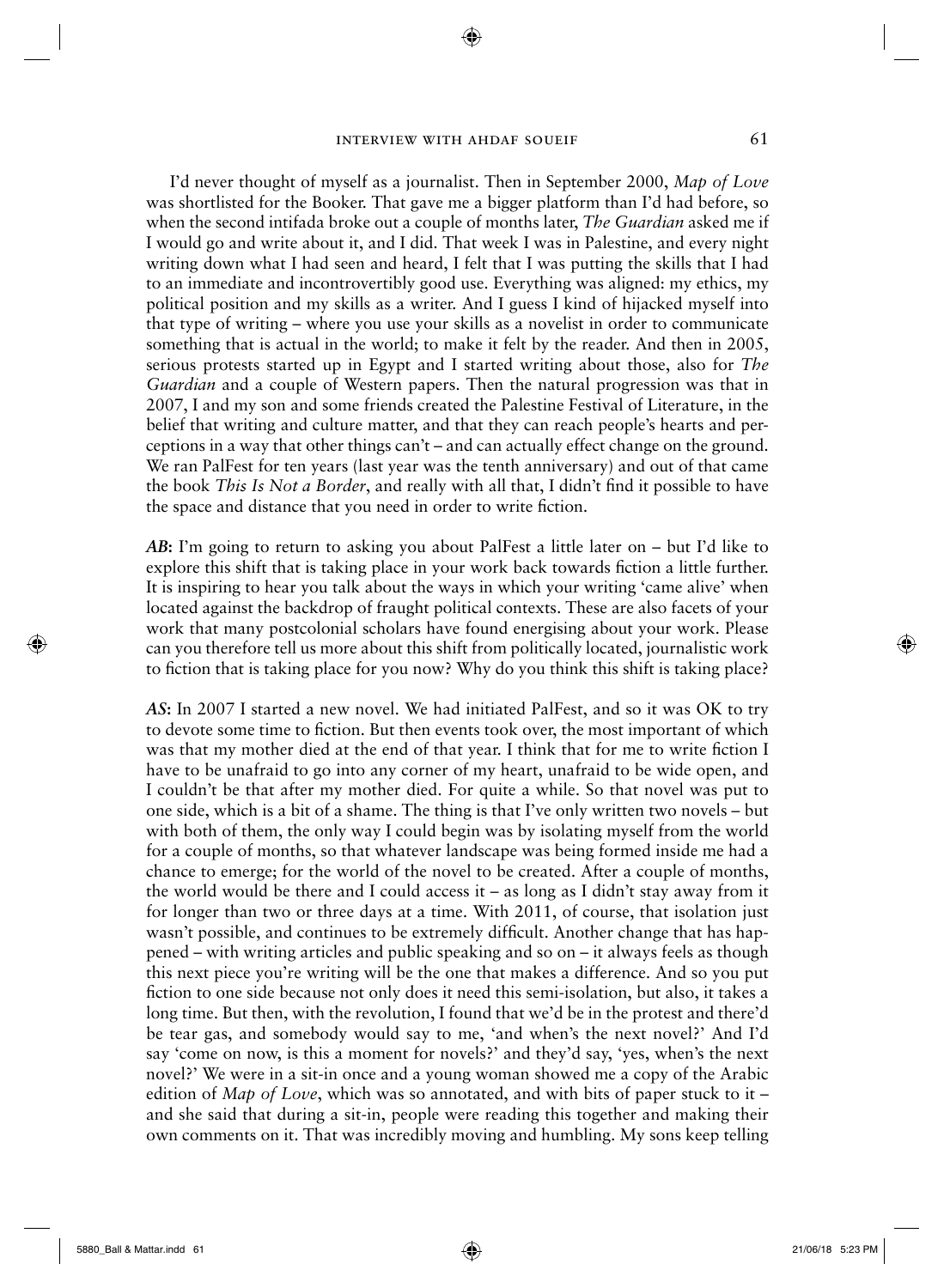◈

me that my actual job is to write fiction. And then of course, with our defeat here, and all the terrible things happening in Palestine, well a direct engagement over seventeen years had not really changed anything, has it? So maybe I've come to the end of direct engagement – for the moment. And maybe the really brave and different thing to do will be to try to engage with what's happening at the level of fiction. But, you know, I was talking of a world being created inside you – but that assumes that this 'inside you' remains more or less the same; that your emotional terrain is consistent to a large extent. And of course what's happening now and has been happening for a while is not that at all. In fact your emotional landscape is so volatile that you hardly have access today to the person you were yesterday.

I guess what I want is to produce something that will reflect this state of volatility. But there also needs to be something of the classic novel in what I do: characters the reader cares about. Somehow that needs to be done in a way through which the reader feels the changed landscape that we are living through.

*AB***:** It's interesting to hear that you consider there to be different literary and cultural forms suited to different purposes, and that the novel therefore has a distinctive role to play within this landscape. I am very struck by the story of the young woman activist with her annotated copy of *Map of Love*; the novel clearly assumed a sense of urgency during the revolution, perhaps because of the question it poses about the potential for cultural identities to be negotiated and remade. It is therefore pertinent to reflect on the way that texts assume different lives and truths depending on where and when it is read.

It is also significant to note, though, that you're now seeking to grapple with the new political environment in which you live through fiction. Whereas *The Map of Love* takes place across historical and geographical contexts, you seem to be turning towards a landscape much closer and more personal to you. I wonder if this will influence the way in which you're able to construct that imagined landscape in your work. Because this is such an important topic to your literary scholars in particular, I want to ask how you go about building these political and cultural contexts within your work?

*AS***:** With *Map of Love*, I worked out I wanted to situate the book somewhere between 1882 and 1919. Also at that time I was interested in exploring cross-cultural relations, particularly love and friendship. And in language: when did it help people know one another better, and when was it used as a means of deceiving or dividing? I was also interested in the nineteenth century Western women who travelled in Egypt and the Middle East. Some of them were simply the product of imperialism, and some of them, like Lucy Duff Gordon, for example, achieved an open heart and open mind, and saw things for what they were. I started writing Anna's and Sharif's story – and then I found that I didn't want to pretend we were in 1901; I wanted to be in the 'now' – looking back. So the contemporary story of Omar and Isabel was created. And then the two stories needed a device to link them – so Amal, the narrator, emerged. With the old story, I discovered how much detail, texture I didn't know – like did people turn on electricity or gas? So I had to do research and I ended up with a month by month chart of the years I was dealing with. It listed what was going on in Egypt and England and Palestine – political and cultural, civic events; the opening of a bridge, or the publication of a book everyone was talking about. So in the end, I had a scaffolding of real

 $\bigcirc$ 

⊕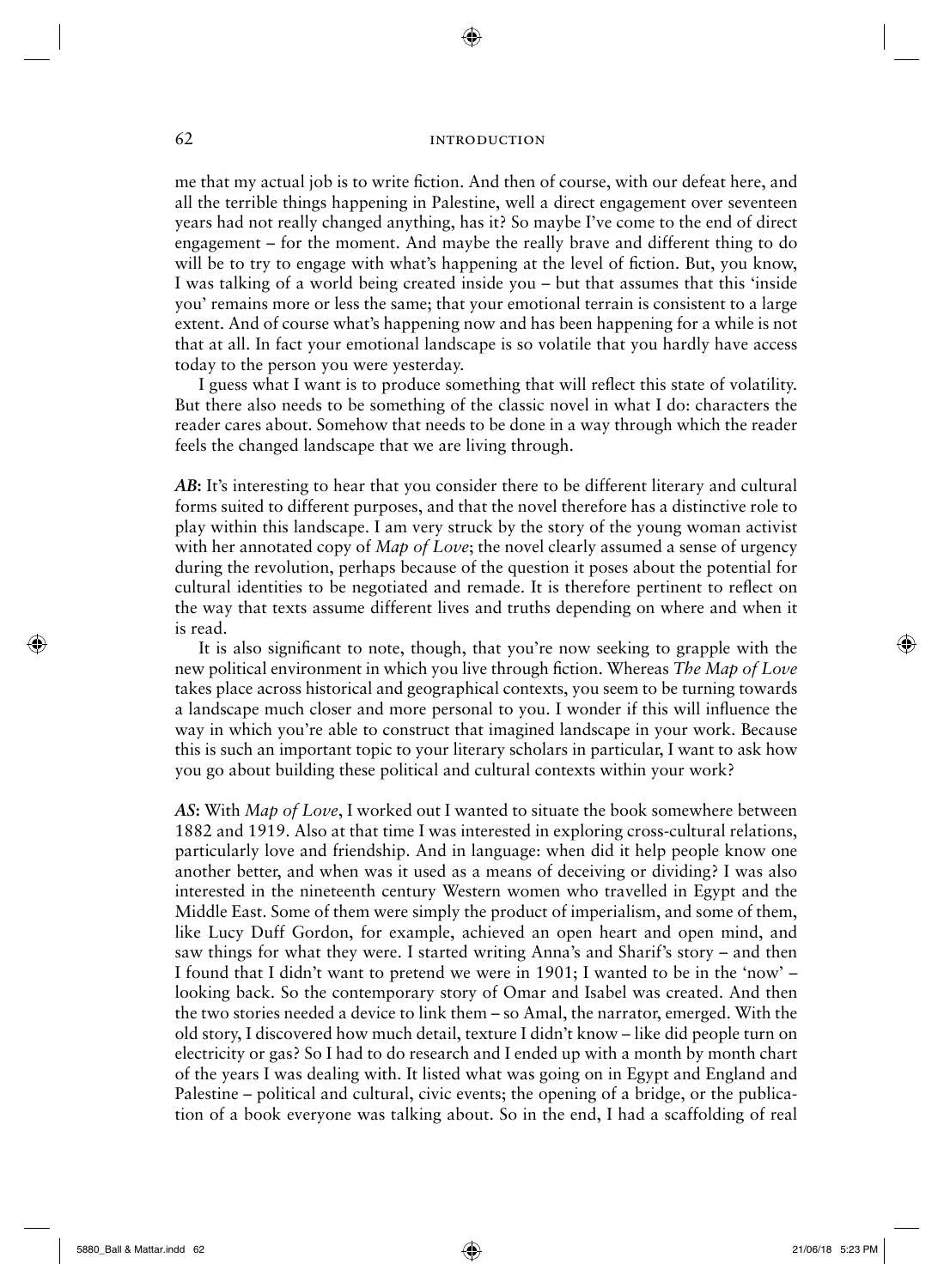◈

history – and real characters within that history – and then against that background, my invented characters found their places and their lives.

*AB***:** It's clear from what you say that an incredible amount of research goes into your writing, and this is one of the many reasons that it's so rich and fruitful for scholars to engage with *Map of Love* in particular – because it has a strong 'worldly' connection, as Said would have it. It's also clear that colonialism is a force that shapes the world of that text. To what extent has a consciousness of colonialism influenced your work and your consciousness?

*AS***:** Well, I have dealt with this more extensively in the introduction to *Mezzaterra*. I suppose the first political thing I became aware of as a child was the Suez Crisis of 1956. We were in London at the time – my mother was doing a PhD and my father a postdoctoral, and the war broke out. I knew it was a war waged by England, the country I was in, against Egypt, my home, but I was also taken to protests by my parents' English friends against that war. My parents' friends were all Left, many of them Communists. I guess it was a very early lesson; that the State is one thing, and the people are another. A valuable lesson. Back in Egypt growing up, the discourse was strongly anti-imperialist: this was the moment when colonialism was being ejected from Africa and the Eastern South. And at the same time, colonialism was not a burden we in Egypt had to bear: it was bad and it was gone and we were free. We could be angry about it historically and on behalf of other people, but mainly we could help. I grew up believing in Egypt's liberationist role in the region, in justice for Palestine, and in Positive Non-Alignment. It was back in England, and with the blossoming of anti-Islamic sentiments after the Khomeini revolution, that I started to see that the divide was not over; that even if colonialism in its traditional forms was receding, it very much had the energy and the desire to reinvent itself. This, I guess, was me waking up to the fact that a great schism was still very much there – and then realising that not everyone wanted peace and friendship, and not everyone wanted to strive for a better world. And as time went by, I guess one realises that the big players in the world – power, money, arms – see their interests in continued conflict and division – until we reach neoconservatism at the start of this century, where people actually work towards Armageddon. So it's a global thing that isn't simply to do with the Middle East or colonialism; it is really to do with larger forces in conflict across the world, in different manifestations.

*AB***:** It is pertinent to hear you talk in these expansive terms because it strikes me that the broad and connected ethical underpinnings to your work reflect key characteristic of much postcolonial discourse; the commitment to ethical humanism also of course underpins the work of thinkers including Said. Departing for a moment, I wonder if I might ask whether this influence is direct? To what extent have you been influenced by the work of postcolonial authors or scholars in your own writing?

*AS***:** I must say that I only read Said after I got to know him as a friend. I loved his work and I loved how *Orientalism* pulled together and made a case for what I had already had glimpses of. My mother's work was on the influence of the Oriental tale on British Romantics. She had worked on William Jones and Beckford, and had a great interest in

⊕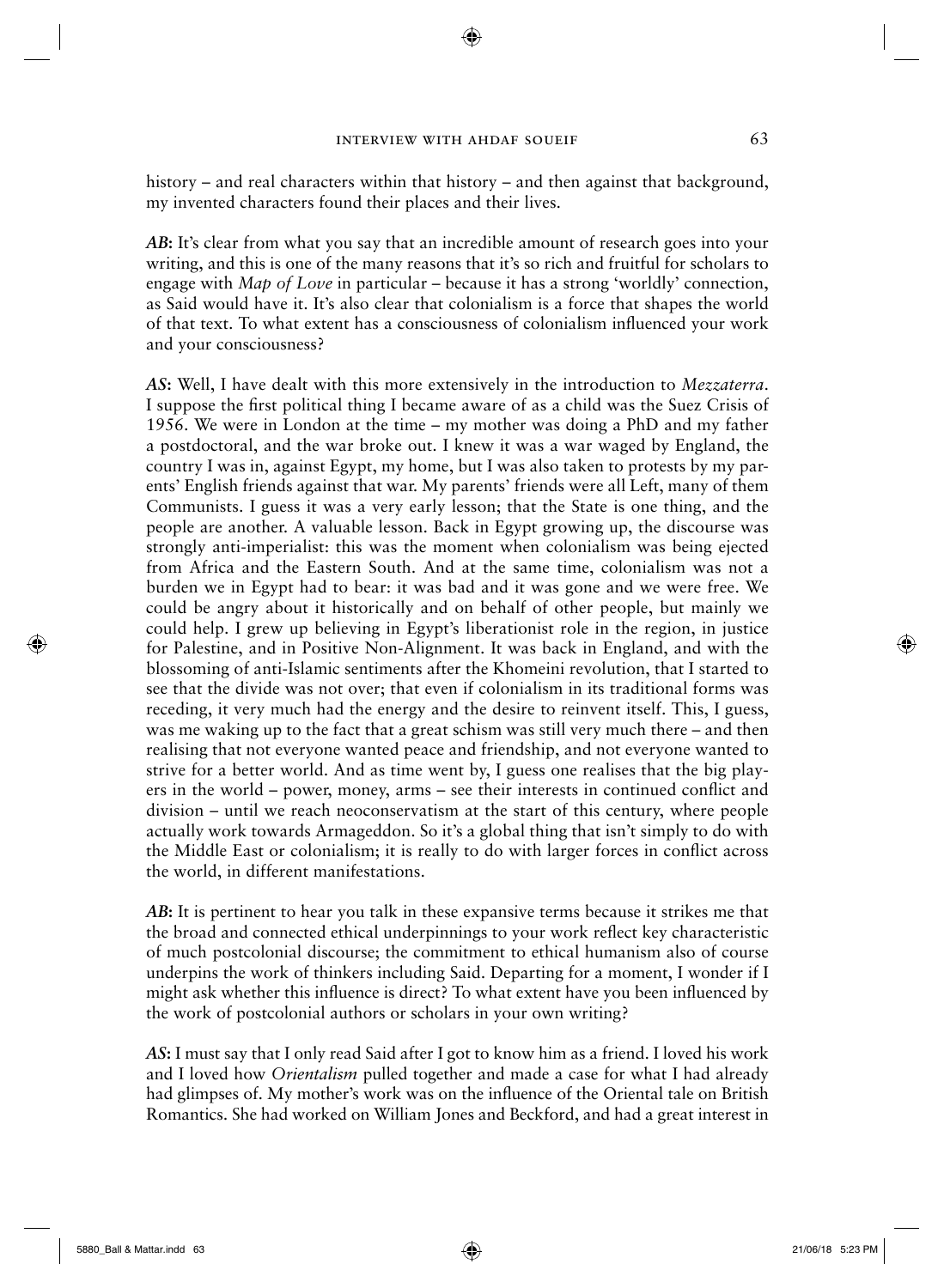◈

Byron. And looking at a couple of her essays ('Hajji Baba in Isfahan' was one), I found some of the same ideas as Said. So what he had done was to take this thing that we knew but hadn't articulated and put it cogently and forcefully in a book that changed the world. I mostly read fiction so I really can't claim to know a great deal about the discourse. What influenced us all was the lived reality and our experience of living that reality in different places.

**AB**: The question of real-world influence leads me neatly to your work on PalFest. You are of course the Founding Chair, alongside your son Omar Robert Hamilton. You've written extensively about this work, particularly in the introduction to *This Is Not a Border*, but I wanted to ask you specifically about what you consider to be the major successes of this work, and what you now view as its major challenges – perhaps particularly in light of the landscape of renewed conflict and antagonism that we now find ourselves in, following Trump's declaration of his intention to move the US Embassy to Jerusalem, and ensuing conflict.

*AS***:** Well, it's been very heartening to see the response of our Palestinian friends to the festival – and to witness people coming in and engaging and working with them and learning from them. When I first went to Palestine in 2000, and then in 2003, I saw how the Palestinians' very strong sense of their own culture has enabled them to survive as a people with a recognisable identity. Culture is tremendously important in this situation – and so is a connection to the world. They need to continue to belong to large conversations happening in the world. PalFest helped to make that possible. The people who've travelled with PalFest have said it was a life-changing event. We've repeatedly seen people on, say, day three of PalFest saying it was like science fiction; that everything they'd learned about the situation from the media was upside down. So I guess there are some 150 cultural practitioners out there who have been enabled to have an experience and to absorb really important information that they would not have otherwise; that has an impact on their life and their work. And they are opinion-formers. So what we can hope for is that PalFest is part of altering the discourse around Palestine in the UK and in the West. And the changed discourse contributes to the wider solidarity with Palestine and Palestinians that is taking shape in, for example, the BDS [Boycott, Divestment, Sanctions] campaigns, and that is the best, maybe the only, hope we have – we supporters outside Palestine – of changing anything on the ground. It is a tiny, tiny contribution but it's what's available to us.

*AB***:** This is again a manifestation of you considering the wider lived role of the author, and of the potential for writing and culture to incite dialogue.

*AS***:** 'Dialogue' and 'bridge-building' and so on are really bad words now. In Palestine, 'dialogue' has been a smokescreen. They put an imam and a rabbi on stage talking to one another; meanwhile the State is demolishing Palestinian houses and turning people out of their homes. So the word we're looking for is 'justice' and a decent and human life for everybody.

*AB***:** How, then, do you move towards that goal of justice through culture?

 $\bigcirc$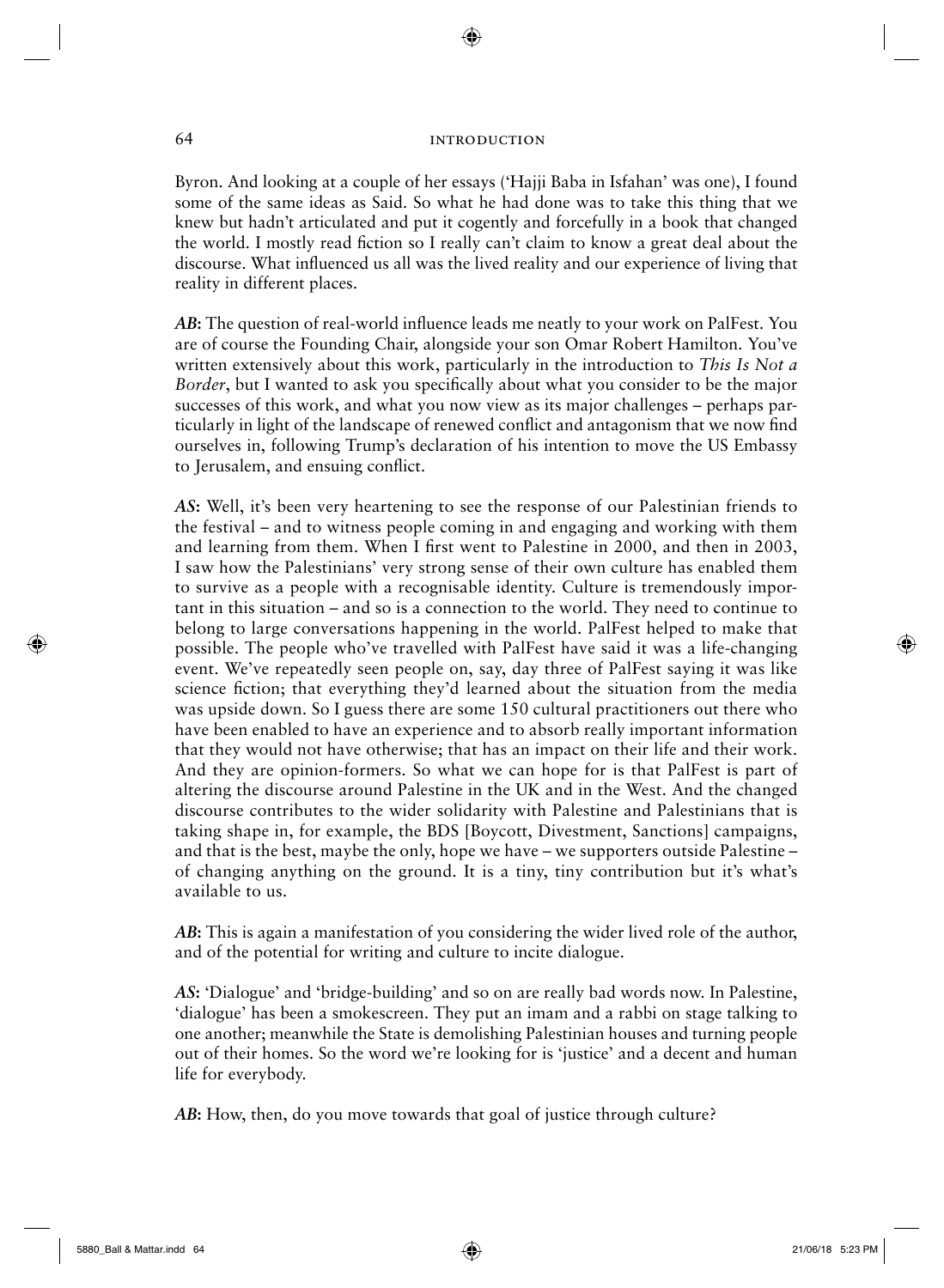#### interview with ahdaf soueif 65

◈

*AS***:** The only thing you can do is to carry on upholding ideas of justice. We're living in a period that is becoming flagrant in its denial of these concepts themselves: history, truth, justice. As in people speaking of 'alternative facts', for example. So this is where you dig your heels in and insist that there are such things as truth and justice and history and context. You say this is what happened and this is what needs to happen. You need to keep saying that in as many different and effective ways as possible, because you have no instruments or tools except your words. It's the only thing you can do – to refuse to take part in any falsification of history, in any dilution of what you know is right. If it's a losing battle, it's a losing battle – but you die fighting it.

*AB***:** It's very powerful to hear how you visualise the cultural task as one of seeking justice and truth. This takes me right back to the very start of the interview, where you spoke about the different potentials held by different cultural forms – in particular, the novel as a vehicle for a particular way of engaging with the world. Here, I'm reminded of the author Azar Nafisi's statement that 'what we search for in fiction is not so much reality as the epiphany of truth'. Fiction may, then, have an exceptional value within the landscape that you describe. Bearing this agenda in mind – I would like to conclude by asking you to look ahead and to describe your hopes for the future of Egypt, and more broadly, for the region we might term 'the postcolonial Middle East'.

*AS***:** The problem is that anything I say now will sound like a pipe dream – but what can one hope for except a system that actually works for the good of the people and that sees this country and region as part of the world, and a world that is really struggling to find new ways of running itself? We have obligations to the planet itself – to the environment. We need to remember that. I would want to see the people who make the decisions, demonstrating efficiency and shaking off the interests which are really bad for them and for the country. A country should be run in a way that tries to fulfil the needs of all its citizens, while taking account of the region, the planet, the future generations. But I should also say that I don't see anything coming right for Egypt independently of what's going on in the region and the rest of the world. I think the wars and the brutalities and the refugees of the last few years show us that new systems and new relationships and new ideas are essential if life on earth is to stand a chance.

#### Notes

- 1. Edward Said, *Culture and Imperialism* (London: Vintage, 1994), p. 403.
- 2. Soueif's work has received prolific postcolonial attention too extensive to list exhaustively here; a good indication of the postcolonial reach of her work, however, is the range of critical engagements that have been produced by contributors to this volume, which include Waïl Hassan, 'Agency and Translational Literature: Ahdaf Soueif's *The Map of Love*', *PMLA*, 121:2 (2006), pp. 753–68; Lindsey Moore, *Arab, Muslim, Woman: Voice and Vision in Postcolonial Literature and Film* (London: Routledge, 2008), pp. 146–58; Stephen Morton, 'Colonial Violence, Law and Justice in Egypt', Chapter 8 of the present volume; Caroline Rooney, 'Ahdaf Soueif in Conversation with Caroline Rooney, Cairo University, 12 April 2010', *Journal of Postcolonial Writing*, 47:4 (2011), pp. 477–82; Caroline Rooney, 'Utopian Cosmopolitanism and the Unconscious Pariah: Harare, Ramallah, Cairo', *The Journal of Commonwealth Literature*, 46:1 (2011), pp. 139–55; and Anastasia Valassopoulos, *Contemporary Arab Women Writers: Cultural Expression in Context* (London: Routledge, 2007), pp. 111–32.

⊕